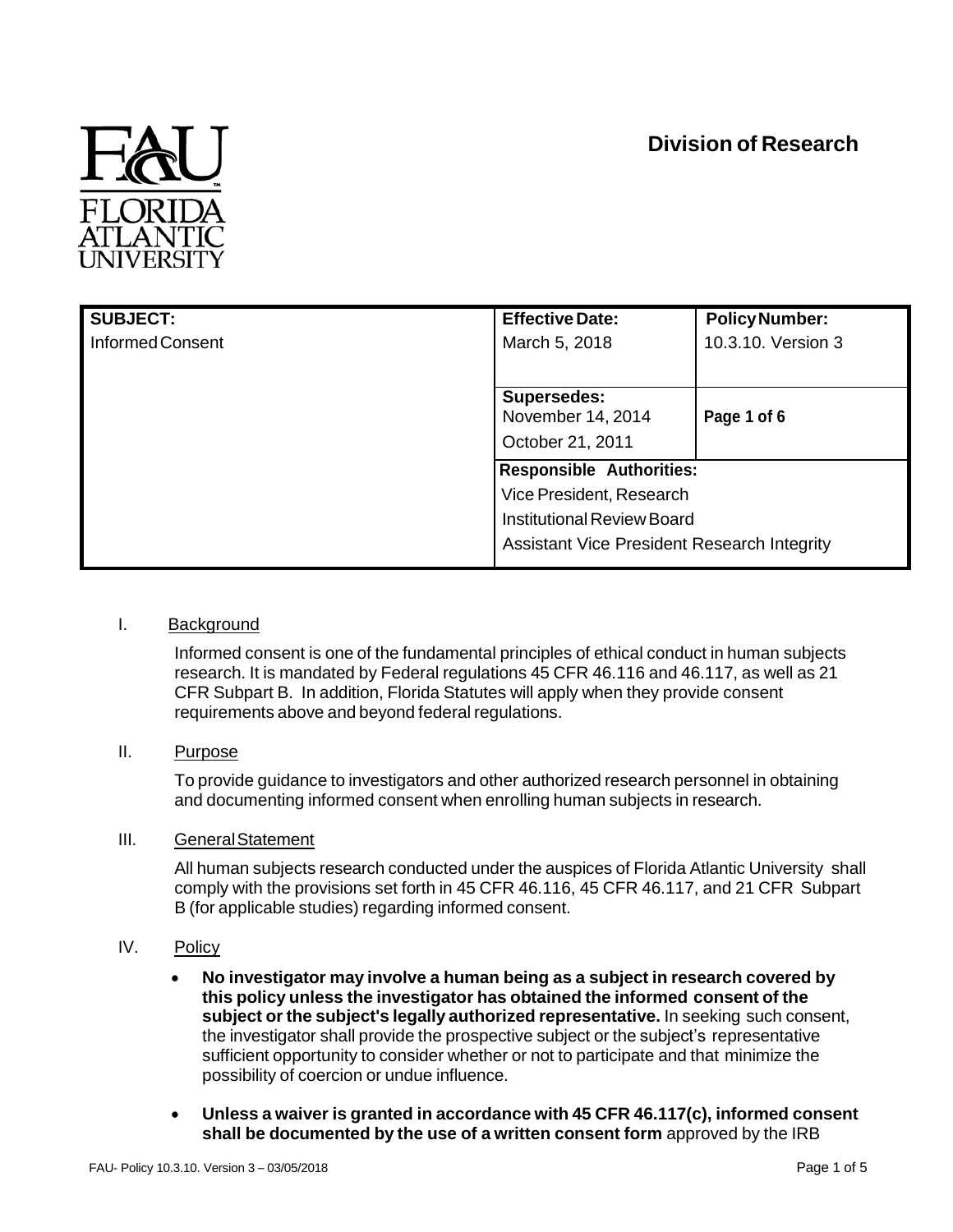and signed by the subject or the subject's legally authorized representative. A copy shall be given to the person signing the form, and the original should be retained by the PI.

 **The informed consent document(s) that the FAU PI submits to the IRB should be tailored to the educational level and readability needs of participants**, and must include the eight basic informed consent elements as outlined in 45 CFR 46.116(a) (b), 21 CFR 50.25, and the FAU informed consent templates.

The basic informed consent elements are:

(1) A statement that the study involves research, an explanation of the purposes of the research and the expected duration of the subject's participation, a description of the procedures to be followed, and identification of any procedures which are experimental;

(2) A description of any reasonably foreseeable risks or discomforts to the subject;

(3) A description of any benefits to the subject or to others which may reasonably be expected from the research;

(4) A disclosure of appropriate alternative procedures or courses of treatment, if any, that might be advantageous to the subject;

(5) A statement describing the extent, if any, to which confidentiality of records identifying the subject will be maintained;

(6) For research involving more than minimal risk, an explanation as to whether any compensation and an explanation as to whether any medical treatments are available if injury occurs and, if so, what they consist of, or where further information may be obtained;

(7) An explanation of whom to contact for answers to pertinent questions about the research and research subjects' rights, and whom to contact in the event of a research-related injury to the subject; and

(8) A statement that participation is voluntary, refusal to participate will involve no penalty or loss of benefits to which the subject is otherwise entitled, and the subject may discontinue participation at any time without penalty or loss of benefits to which the subject is otherwise entitled.

(9) One of the following statements about any research that involves the collection of identifiable private information or identifiable biospecimens:

- i. A statement that identifiers might be removed from the identifiable private information or identifiable biospecimens and that, after such removal, the information or biospecimens could be used for future research studies or distributed to another investigator for future research studies without additional informed consent from the subject or the legally authorized representative, if this might be a possibility; or
- ii. A statement that the subject's information or biospecimens collected as part of the research, even if identifiers are removed, will not be used or distributed for future research studies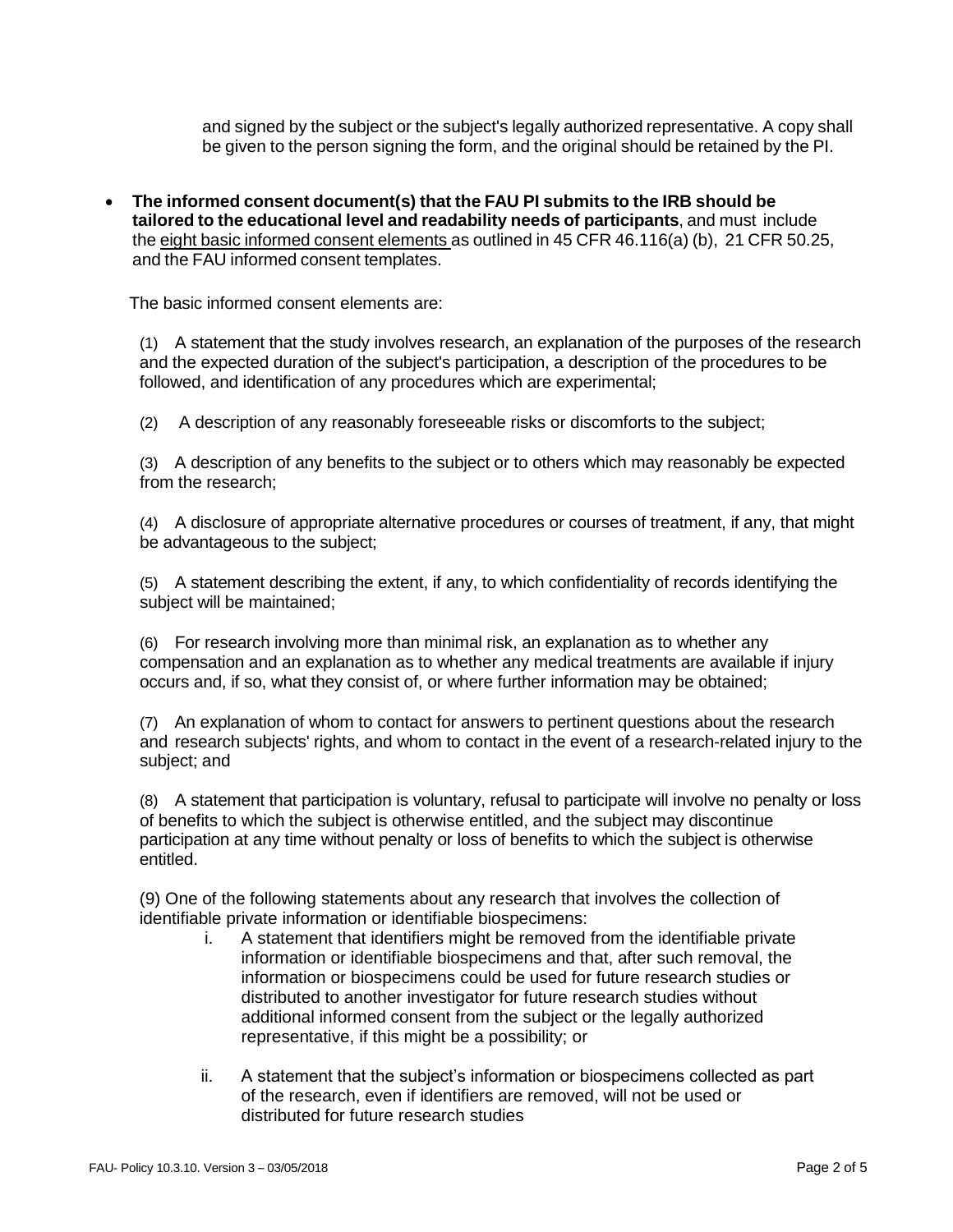## *As appropriate***, additional elements of informed consent should also be included:**

(1) A statement that the particular treatment or procedure may involve risks to the subject (or to the embryo or fetus, if the subject is or may become pregnant) which are currently unforeseeable;

(2) Anticipated circumstances under which the subject's participation may be terminated by the investigator without regard to the subject's consent;

(3) Any additional costs to the subject that may result from participation in the research;

(4) The consequences of a subject's decision to withdraw from the research and procedures for orderly termination of participation by the subject;

(5) A statement that significant new findings developed during the course of the research which may relate to the subject's willingness to continue participation will be provided to the subject; and

- (6) The approximate number of subjects involved in the study.
- (7) A statement that the subject's biospecimens (even if identifiers are removed) may be used for commercial profit and whether the subject will or will not share in this commercial profit;
- (8) A statement regarding whether clinically relevant research results, including individual research results, will be disclosed to subjects, and if so, under what conditions; and
- (9) For research involving biospecimens, whether the research will (if known) or might include whole genome sequencing (i.e., sequencing of a human germline or somatic specimen with the intent to generate the genome or exome sequence of that specimen).

## **FDA regulated studies should contain the required consent elements outlined in 21 CFR 50.25**.

- **The informed consent form may be read to the subject or the subject's legally authorized representative**, but in any event, the investigator shall give either the subject or the representative adequate opportunity to read it before it is signed.
- **A shorter written consent document that contains the elements of informed consent required by 45 CFR §46.116 may be presented verbally to the subject or the subject's legally authorized representative**. *This generally applies to subjects who have low literacy levels*. When this method is used, there shall be a witness to the verbal presentation. Also, the IRB shall approve a written summary (e.g. script) of what is to be said to the subject or the representative. The short form is signed by the subject or the representative. However, the witness shall sign both the short form and a copy of the summary, and the person actually obtaining consent shall sign a copy of the summary. A copy of the summary shall be given to the subject or the representative, in addition to a copy of the short form. $[45$  CFR 46.117 (b) $(2)]$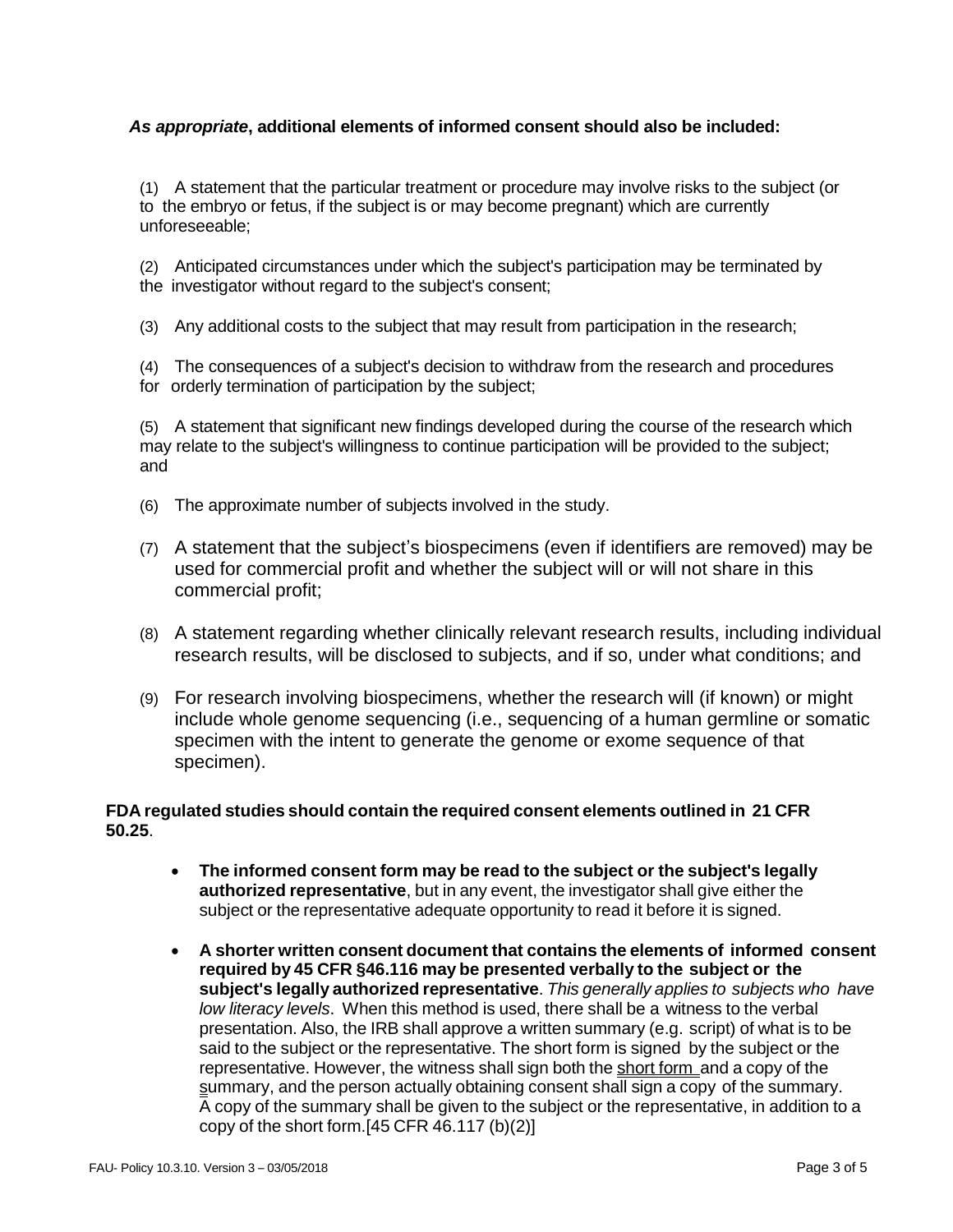- **No informed consent, whether verbal or written, may include any "exculpatory language"** through which the subject or the representative is made to waive or appear to waive any of the subject's legal rights, or releases or appears to release the investigator, the sponsor, the institution or its agents from liability for negligence. [45 CFR 46.116]
- **The IRB may require special monitoring of the consent process by an impartial observer (consent monitor) to reduce the possibility of coercion** and undue influence. Observation of the consent process may be performed by a member(s) of the IRB or IRB support staff, FAU auditor, a consent monitor appointed by the IRB, or by a third party hired by the Principal Investigator or Sponsor. \*\**Examples of when special monitoring may be required are*: a) during the enrollment of vulnerable populations; b) enrollment of individuals in situations of duress, or c) during the explanation of very complex studies with multiple procedures occurring at various times.
- Consent forms must be translated into an appropriate language if the research subjects do not speak or comprehend English.
- The FAU IRB shall follow its policy on Children in Research with regard to informed consent provisions specific to children in research. Provisions for child assent and parental permission are specifically outlined in this policy. Similarly, the FAU IRB shall be guided by its policy, Research Subjects with Cognitive Impairment, when assessing informed consent provisions specific to cognitively impaired populations. Both of these related policies are consistent with the main policy outlined here, and stem from the same core regulations.

## V. Definitions

**Informed Consent:** An individual's voluntary agreement to participate in research based upon adequate knowledge and understanding of relevant information. ("Relevant information"refers to the basic informed consent elements as outlined above in section IV and the FAU informed consent templates.)

## VI. Accountability

## **The Principal Investigator (PI) will be responsible for:**

- Obtaining and documenting informed consent in accordance with this policy from each prospective participant or their legally authorized representative prior to the conduct of any activities that constitute the research encounter, unless the requirement of informed consent is waived or altered by the IRB.
- Ensuring the information provided to the participant or the participant's legally authorized representative accurately conveys study procedures, is in a language understandable to the participant or their representative, and provides sufficient opportunity for the participant or their representative to consider without coercion whether or not to participate.
- Ensuring that the informed consent process is executed by: a) Someone knowledgeable about the research; b) Someone able to answer a prospective participant's questions about the research; and c) someone that has been approved to act in this capacity by the IRB.
- Ensuring that the IRB approved informed consent document: a) contains a valid IRB approval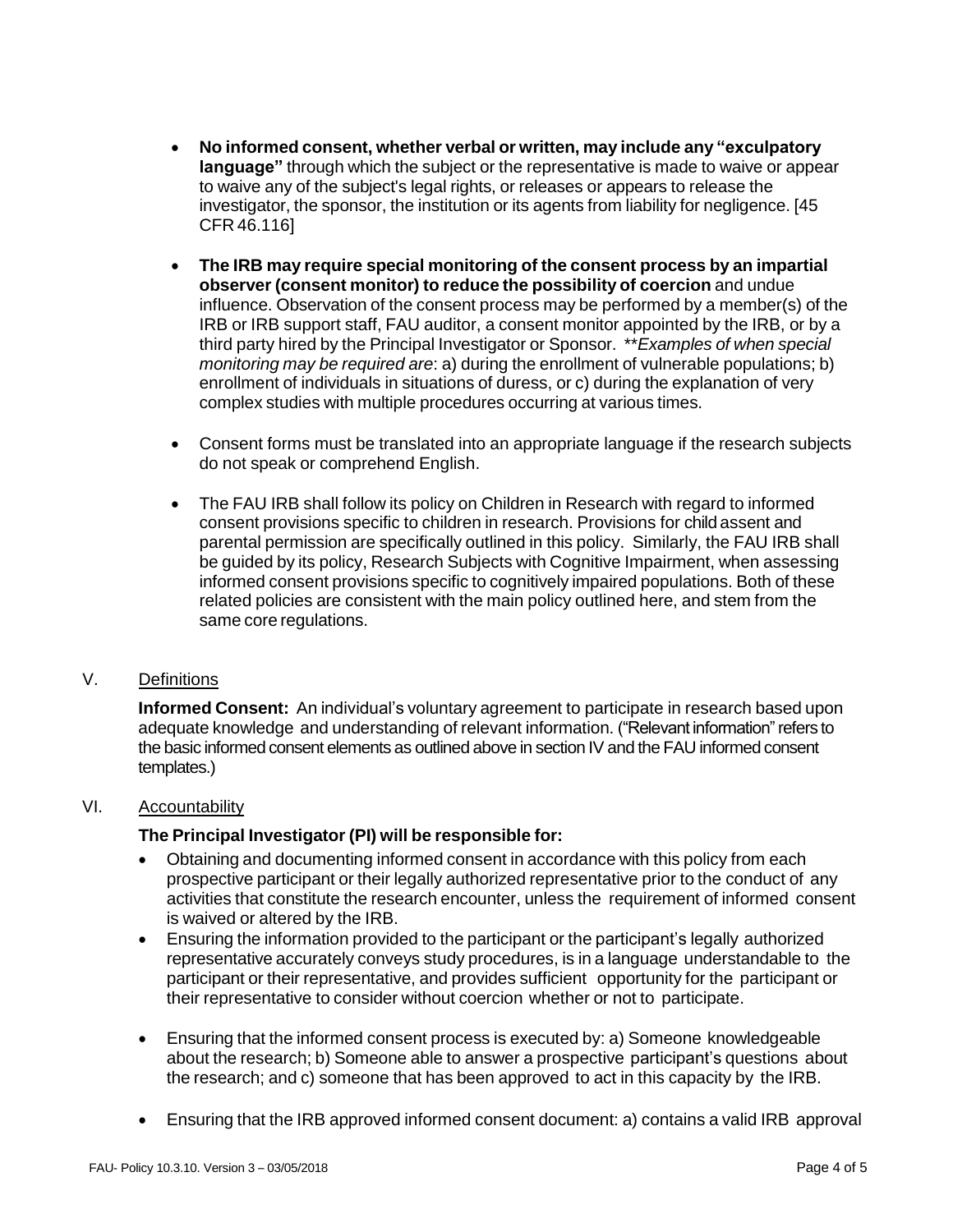stamp; b) the dates of approval on the document are valid; c) The participant is provided a complete copy of the consent document; and d) A signed copy of the consent document is maintained in the Principal Investigator's research records. (The most current version, inclusive of any related amendments.)

#### **The IRB will be responsible for:**

- Ensuring that informed consent provisions provided as part of the IRB submission are adequate, appropriate and justified in relation to the population and the applicable regulations.
- Ensuring that the required elements of informed consent are included in the consent documents provided and reviewed.
- Observing or having a third party observe the consent process and the research, when warranted.
- Verifying that the informed consent document used to enroll participants is the IRBapprovedversion.

#### **The Research Integrity office will be responsible for:**

- Ensuring that informed consent documents are included as part of the IRB submission package.
- Verifying that the required elements of informed consent are included in the consent documentssubmitted.
- Upon final IRB approval, ensuring that the stamped consent form(s) are provided to the PI.

#### VII. Procedures

- The PI should submit the IRB application package electronically via IRBNet. Note that no enrollment or consenting of subjects can occur until after IRB approval has been granted for the protocol and corresponding consents.
- As part of the IRB application package, the PI must include the informed consent documents most appropriate for the study (e.g., an adult consent form for adult participants, a child assent for child participants), and ensure the informed consent document is in a language and reading level understandable to the participant or their representative. Further, the PI should take into account the medium through which informed consent will be carried out (for example, in online environments) and tailor the consent process appropriately. \*\*Note: If the PI is not including a consent document that requires a signature, see policy on Waiver of Informed Consent, for alternatives to the traditional informed consent form.
- The PI should describe in the protocol how the informed consent process will be carried out. Ensure the informed consent process provides sufficient opportunity for the participant or the participant's legally authorized representative to consider whether or not to participate.
- The PI must ensure that the informed consent process is conducted by: a) someone